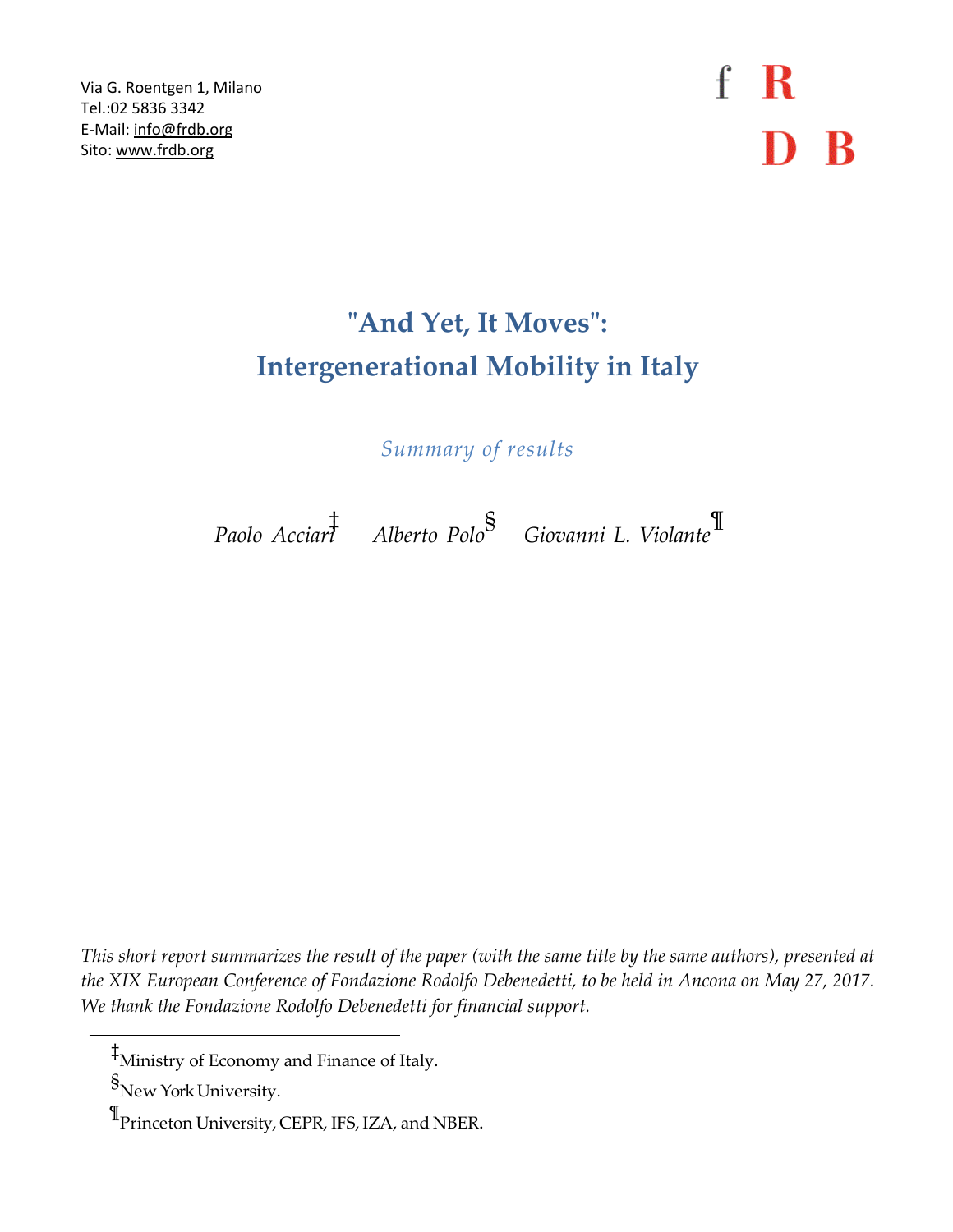Income mobility across generations is a key socio-economic indicator. It sheds light on the extent to which individuals with unequal initial conditions are presented with equal opportunities to succeed and, as such, it is considered a proxy for a fair and fluid society.

A common approach to the measurement of intergenerational mobility emphasizes *absolute* upward mobility and is especially interested in the economic performance of children from poor families to investigate the extent to which a society offers a chance to make it up to the top even to those who are, initially, at a disadvantage.

Other indicators emphasize *relative* mobility. These studies compare economic outcomes of children with different family backgrounds, and ask: what will be the income of children from low-income families relative to those from high-income families? Intuitively, relative mobility across generations is low if the position of a child within her income distribution is similar to that of her parents (for this reason, we also speak of *positional* mobility).

In spite of its centrality to the academic and policy debate, the body of empirical evidence on intergenerational mobility that economists have collected over the years is rather thin. The reason is that the data requirements are formidable. Surprisingly, very few publicly available datasets around the world have information that allows to link parents and their children and, at the same time, to construct reliable measures of their income.

Italy is no exception in this regard. There exists, so far, no study on intergenerational mobility on a national scale that uses high-quality data on incomes. Over the last decade or so, the empirical literature on intergenerational mobility has witnessed a strong revival thanks to the fact that economists have been able to access large administrative data in a handful of countries (e.g., United States, Canada, Denmark, Sweden, and Norway). These very large datasets have led to precise estimates of intergenerational mobility indexes and have opened the possibility to analyze upward mobility patterns, within countries, at a disaggregated geographical level. This variation has been exploited to learn about what socio-economic factors are strongly correlated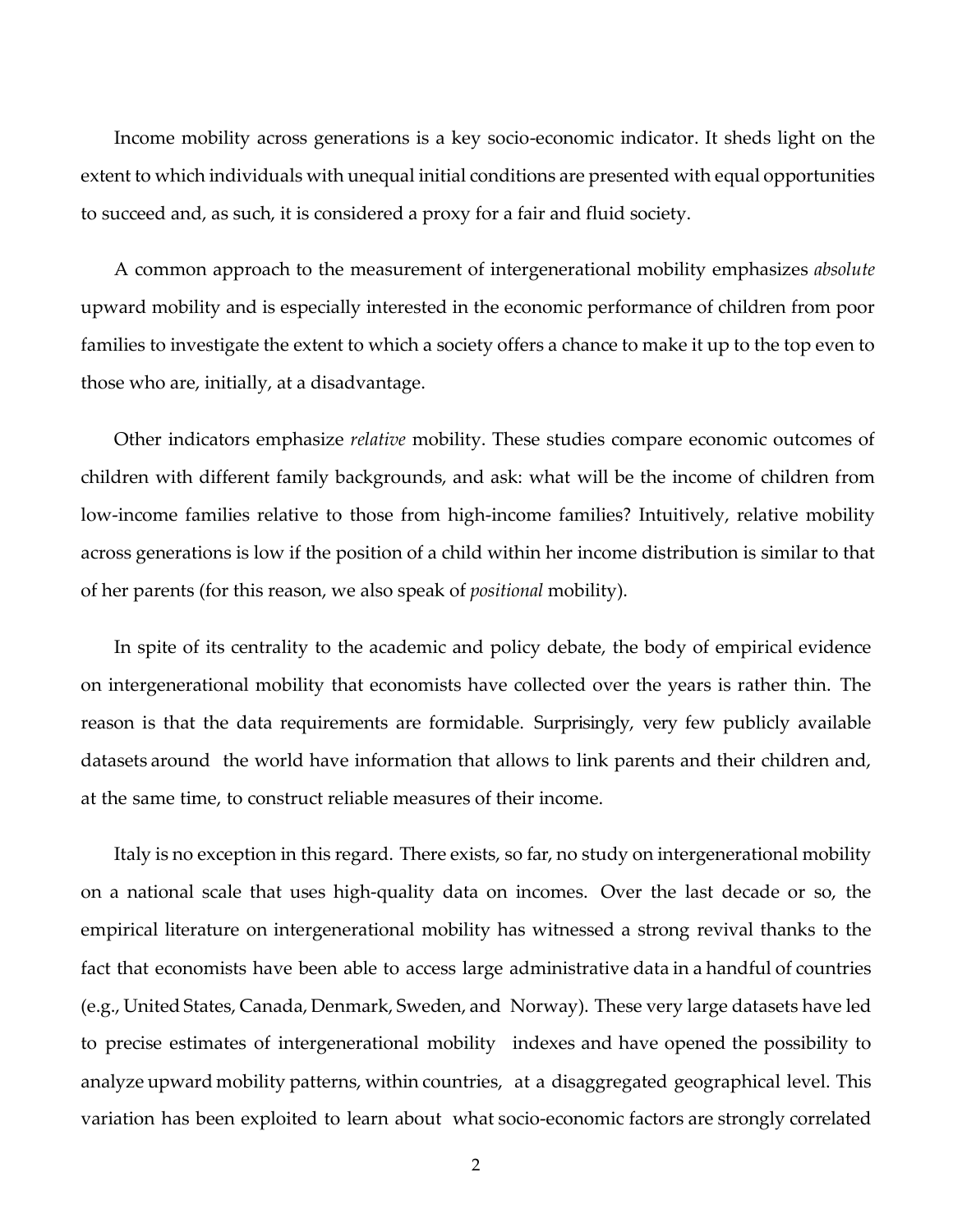with upward mobility across regions.

In this paper we add to this recent wave of studies and introduce a new dataset that allows us to develop the first systematic investigation of intergenerational income mobility for the Italian economy. Our starting point is an administrative digital database on individual tax returns from the Ministry of Economics and Finance. From this data source, we extract a sample of two cohorts of Italians born, respectively, between 1942-1963 and 1972-1983 and we matched parents and children through their Social Security Numbers. Our final dataset contains nearly 650,000 parents-child pairs with detailed income information.

We organize our study of intergenerational mobility in Italy with these new data in three parts: national statistics, differentials in upward mobility across Italian provinces, andcomparison of Italy to other countries.

We begin from the analysis of intergenerational mobility in Italy at the national level. We order parents according to their position in the income distribution and we split them in two equally-sized groups, which we call low-income and high-income. We then do the same ranking with children. Our estimates of intergenerational mobility reveal that children from low-income parents are expected to occupy a higher position within the income distribution compared to their parents, but typically children do not cross the threshold separating the two groups. In other words, a child from low-income parents is expected to move upward in the income distribution, but will still have relatively low income.

Our data also suggest that upward mobility is higher for male relative to female children and for first-born among siblings. Moreover, it is higher for children who, once adult, choose to move, within Italy, to a different province from the one where they grew up. So, geographical mobility begets social mobility.

We are also interested in assessing *relative* mobility and in particular whether mobility at the top of the income distribution differs from mobility in the rest of the distribution. For example,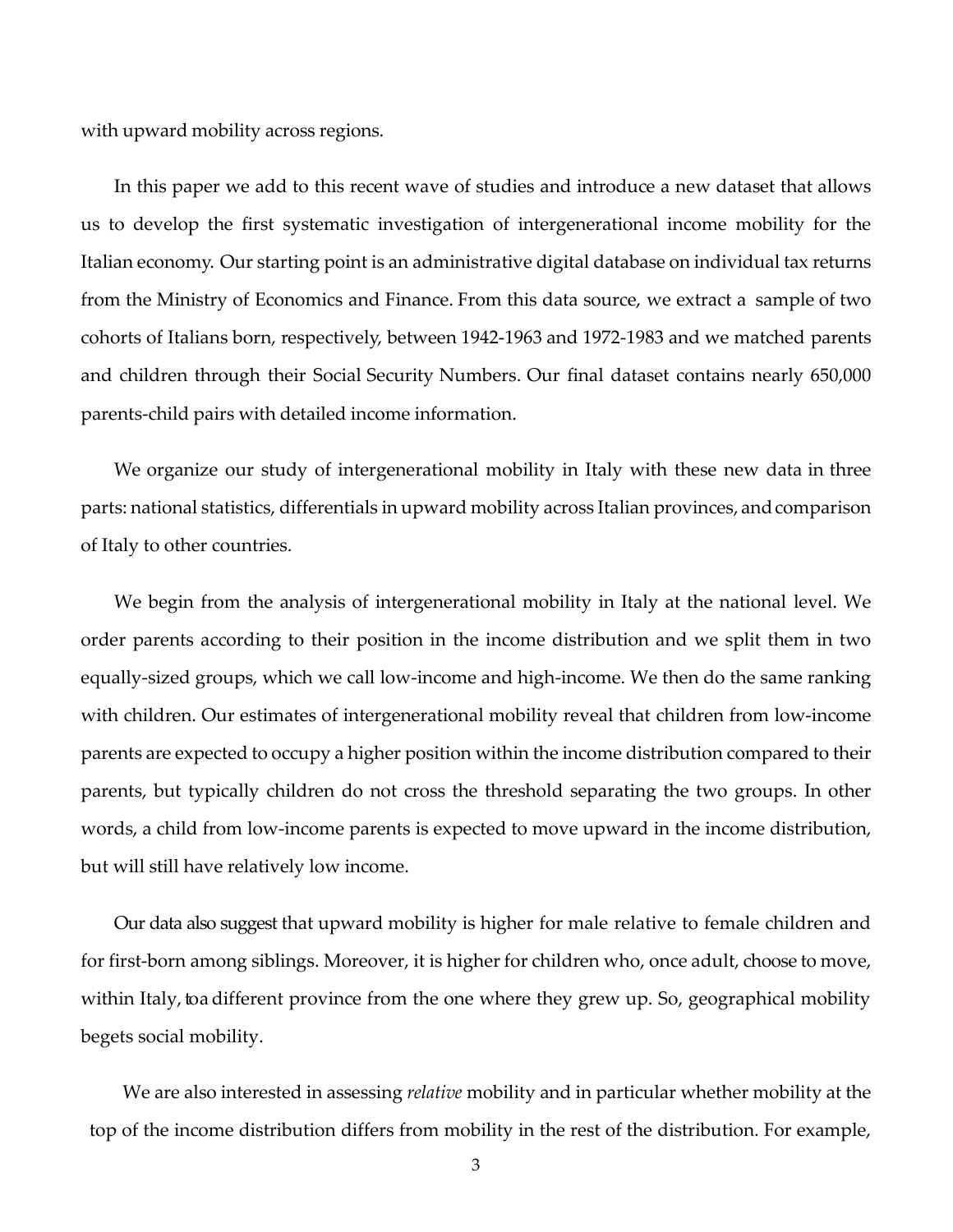we may think that belonging to the upper class of society yields better opportunities and will perpetuate social status across generations. We find that, while intergenerational income mobility is quite pronounced (both upward and downward) for children whose parents are not far from the middle class, economic opportunities become more unequal at the extremes. Specifically, as shown in Table 1, for every 100 children born from top-income parents (earning above 50,000 Euros), at least 35 of them remain in the top-part of the income distribution as adults. By contrast, out of 100 children whose parents are in the lowest portion of the income distribution (earning less than 15,000 Euros), only 10 of them will reach the top, once adults.

|                          | <b>Child Quintile</b> |                 |          |          |                 |
|--------------------------|-----------------------|-----------------|----------|----------|-----------------|
| <b>Parental Quintile</b> | $1^{st}$              | 2 <sub>nd</sub> | $2^{rd}$ | $4^{th}$ | 5 <sup>th</sup> |
| $1^{st}$                 | 27.27                 | 25.78           | 20.98    | 15.55    | 10.42           |
| 2 <sup>nd</sup>          | 21.49                 | 22.82           | 22.77    | 19.16    | 13.75           |
| 3 <sup>rd</sup>          | 18.96                 | 20.14           | 21.44    | 21.82    | 17.65           |
| 4 <sup>th</sup>          | 16.79                 | 17.14           | 19.83    | 23.05    | 23.18           |
| 5 <sup>th</sup>          | 15.49                 | 14.11           | 14.97    | 20.43    | 35.00           |

*Table 1* National Quintile Transition Matrix (%).

Put differently, consider two children, one from parents at the top of the national income distribution and one from parents in the bottom portion of the distribution. The parental gap in annual earnings, at the time when the children grow up, is around 35,000 Euros. The annual earnings differential for the children, when they become adults, will be on average around 10,000 Euros. So the initial gap will shrink, but it remains significant. [Figure 1](#page-4-0) documents the relationship between the position of parents within the parental income distribution, and that of their children within the distribution of child incomes. On the horizontal (vertical) axis, the parental (child) position within the parental (child) income distribution is depicted, from the poorest (position or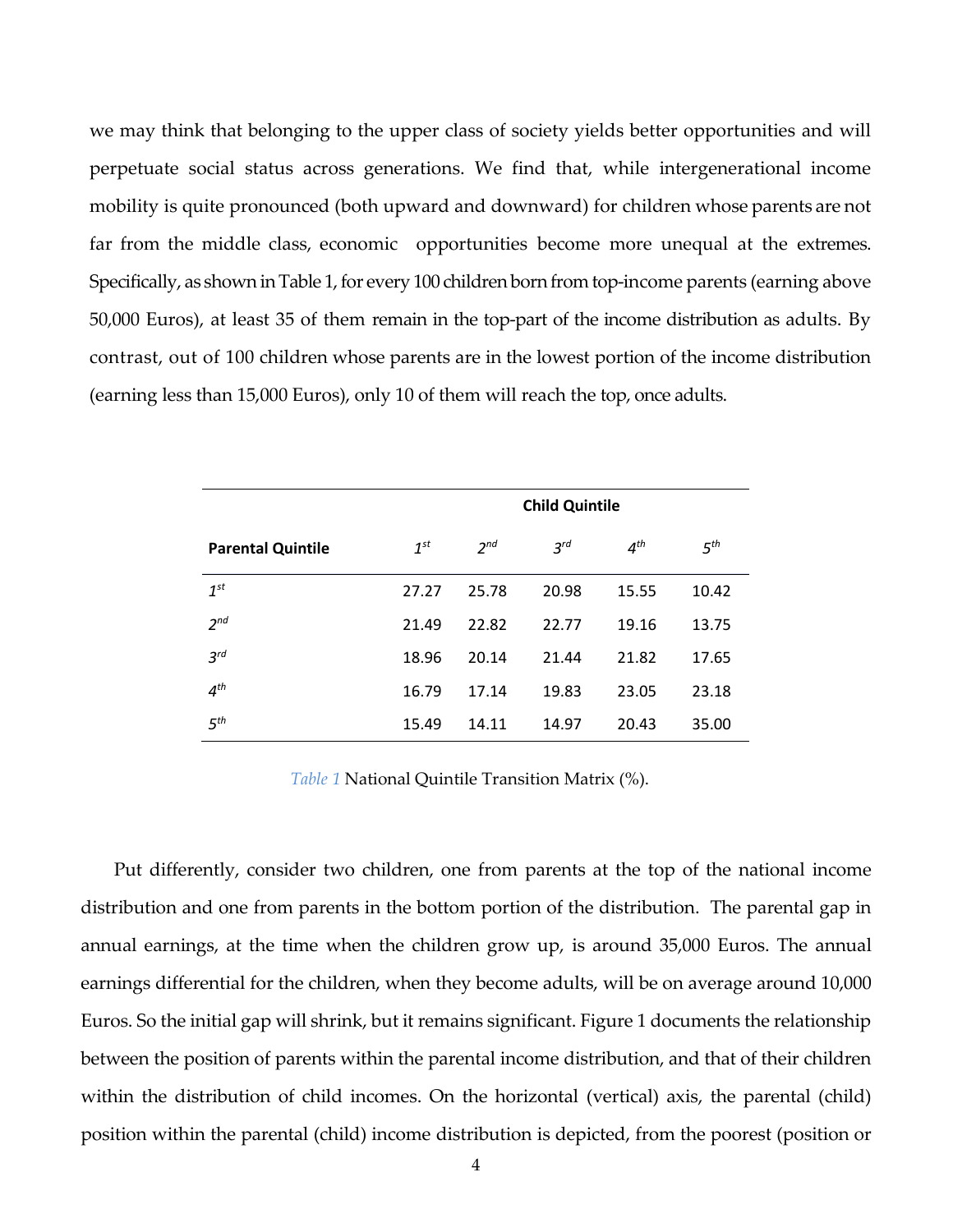rank 0) to the richest (position or rank 100).



Mean Child Income Rank vs. Parental Income Rank

*Figure 1* Plot of child mean rank conditional on parental income rank.

<span id="page-4-0"></span>The figure shows, for example, that children from parents ranked 90/100 in the national income distribution will, on average, reach rank 60/100 as adults, whereas children from parents ranked 10/100, on average as adults will reach rank 40/100.

In the second part of the paper, we explore the geographical differences in intergenerational upward mobility across the 110 Italian provinces. We document a staggering amount of variation, with a steep South-North gradient, as depicted in [Figure 2.](#page-5-0) Relative to the South of Italy, provinces in the North (especially the regions in the North East), are both more egalitarian —i.e., they display higher *relative* mobility—and more upward mobile —i.e., they display higher *absolute* mobility. In the North, children from parents with unequal background are more similar in their economic outcomes when adults, and children from poor parents fare better when adults.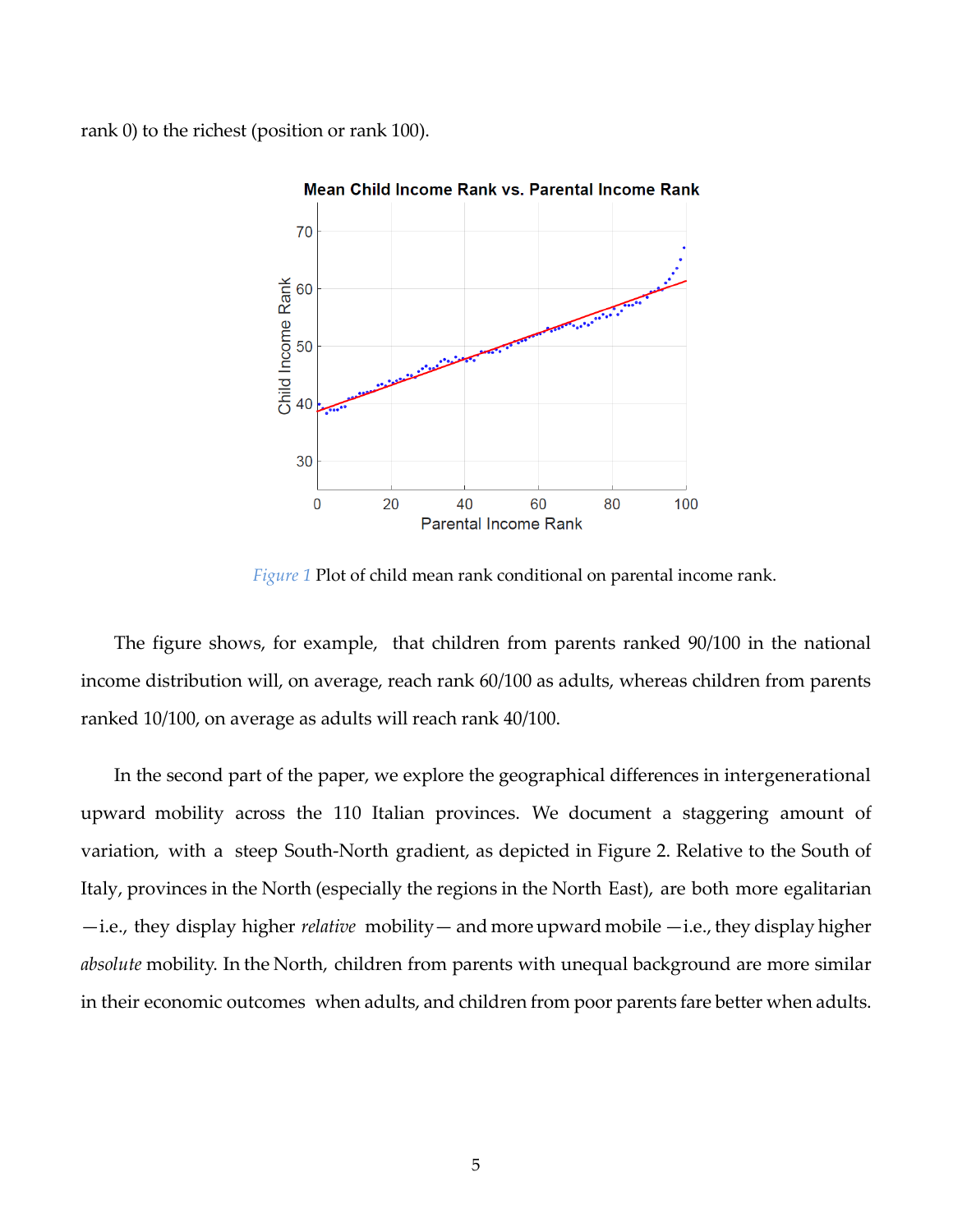

<span id="page-5-0"></span>*Figure 2* Heat map of absolute upward mobility across provinces. Dark areas are more mobile.

To give a sense of the magnitudes, compare the province of Bergamo (ranked 5th in terms of upward mobility) to that of Palermo (ranked 103rd). The probability of moving from the bottom to the top of the income distribution is 25% for children who grow up in Milan and 5% for those who are raised in Palermo.

Next, we investigate what socio-economic indicators are most closely associated with upward mobility, at the provincial level. Our data point to the importance of local labor market conditions, social capital, and certain measures of school quality. Crime statistics, instead, do not show a significant association.

Finally, we ask: how does the level of intergenerational mobility in Italy compare to that estimated in other countries? We find that mobility in Italy is higher than in the United States, but lower than in Nordic European countries.

In sum, our findings contain some good news and some bad news. On the one hand, they